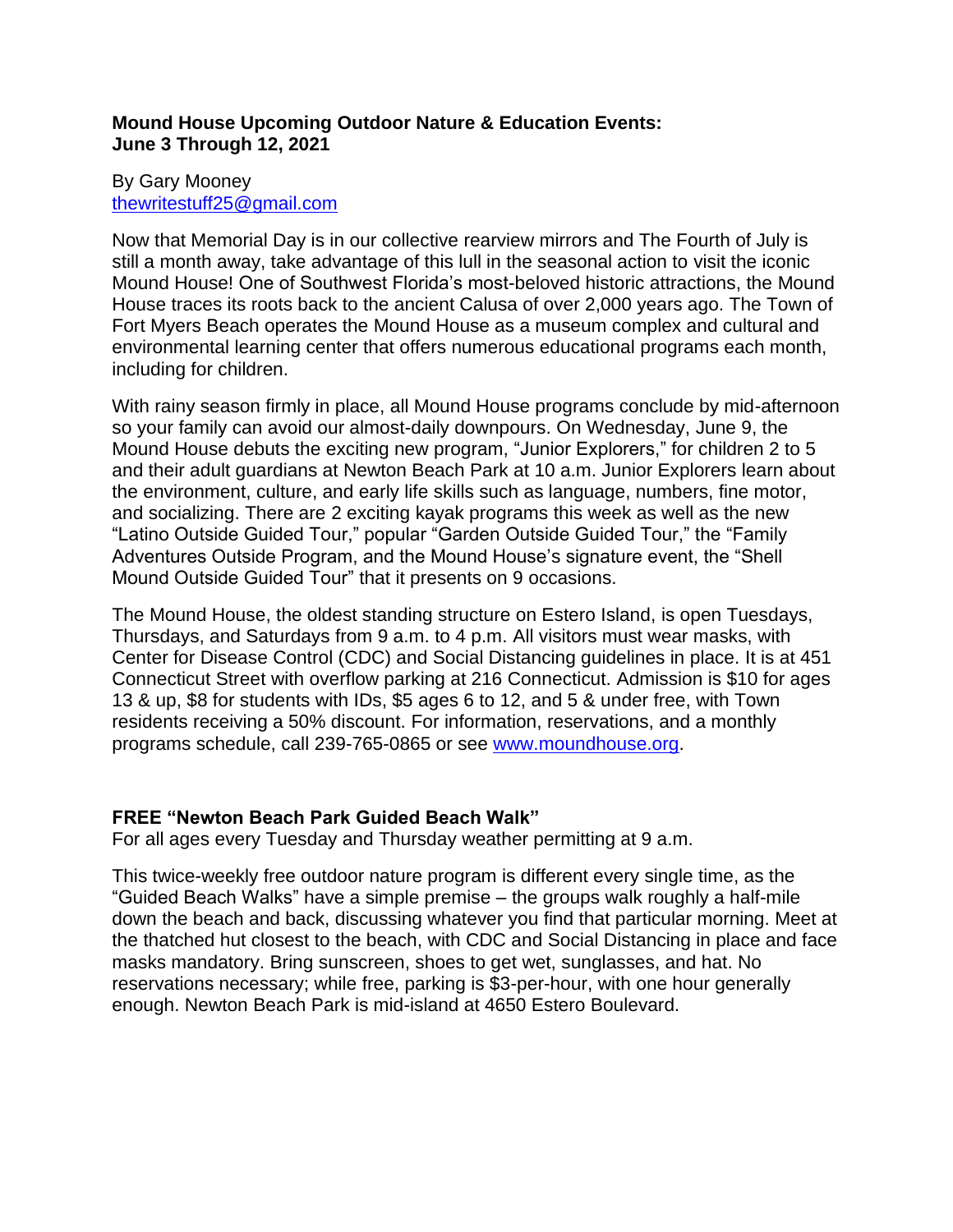#### **"Family Adventures Outside Program"**

For adults & children age 6 & older weather permitting on Thursday, June 3, and Saturday, June 12, both at 10 a.m.

Explore everything fun at the Mound House on this outdoor activity that is perfect for families with children age 6 & up, as the Interpretive Staff leads you through entertaining and educational experiences you will remember a lifetime! Participants must wear masks, with CDC and Social Distancing guidelines in place. \$2-per-person that does not include Mound House admission; Mound House members free.

#### **"Shell Mound Outside Guided Tour"**

For all ages on Thursday, June 3, at 11 a.m.; Saturday, June 5, at 11 a.m. & 2 p.m.; Tuesday, June 8, at 10 & 11 a.m.; and Thursday, June 10 & Saturday, June 12, at 11 a.m. & 2 p.m.

If you dig archaeology, the Mound House's signature program is for you! Tour the 2,000-year-old Calusa Indian Shell Mound led by the Interpretive Staff as you explore the site's archaeology to unearth clues about this ancient society. All participants over 6 must wear a mask. \$5-per-person that does not include Mound House admission; Mound House members free.

#### **NEW "Latino Outside Guided Tour"**

For all ages on Thursday, June 3, and Tuesday, June 8, both at 2 p.m.

Perfect for Florida history buffs! Learn about the Latino fishing village known as a "Rancho" that existed on the shell mound between the ancient Calusa and Anglo-Pioneer eras. Explore the site's archaeology and history through unearthed clues about this multicultural society. All participants over 6 must wear masks and everyone observes CDC guidelines, with advance registrations necessary. \$5-per-person that does not include Mound House admission.

## **"Mangroves by Kayak Tour"**

For ages 12 & up weather permitting on Friday, June 4; Wednesday, June 9; and Friday, June 11, all at 9 a.m.

Explore the winding mangrove creeks and hidden waters of the Estero Bay Aquatic Preserve as only a kayaker can on this Environmental Educator-guided tour of the ancient realm of the Calusa! Witness birds, fish, manatee and dolphins as you paddle through the natural beauty of Estero and Hell Peckney Bays in a tandem kayak. All paddling & safety equipment provided, with kayak tours in accordance with Florida Society of Ethical Ecotourism guidelines. \$45-per-person; Mound House members \$15. Advance reservations necessary; private tours available. CDC and Social Distancing guidelines in place and all participants wear masks on land.